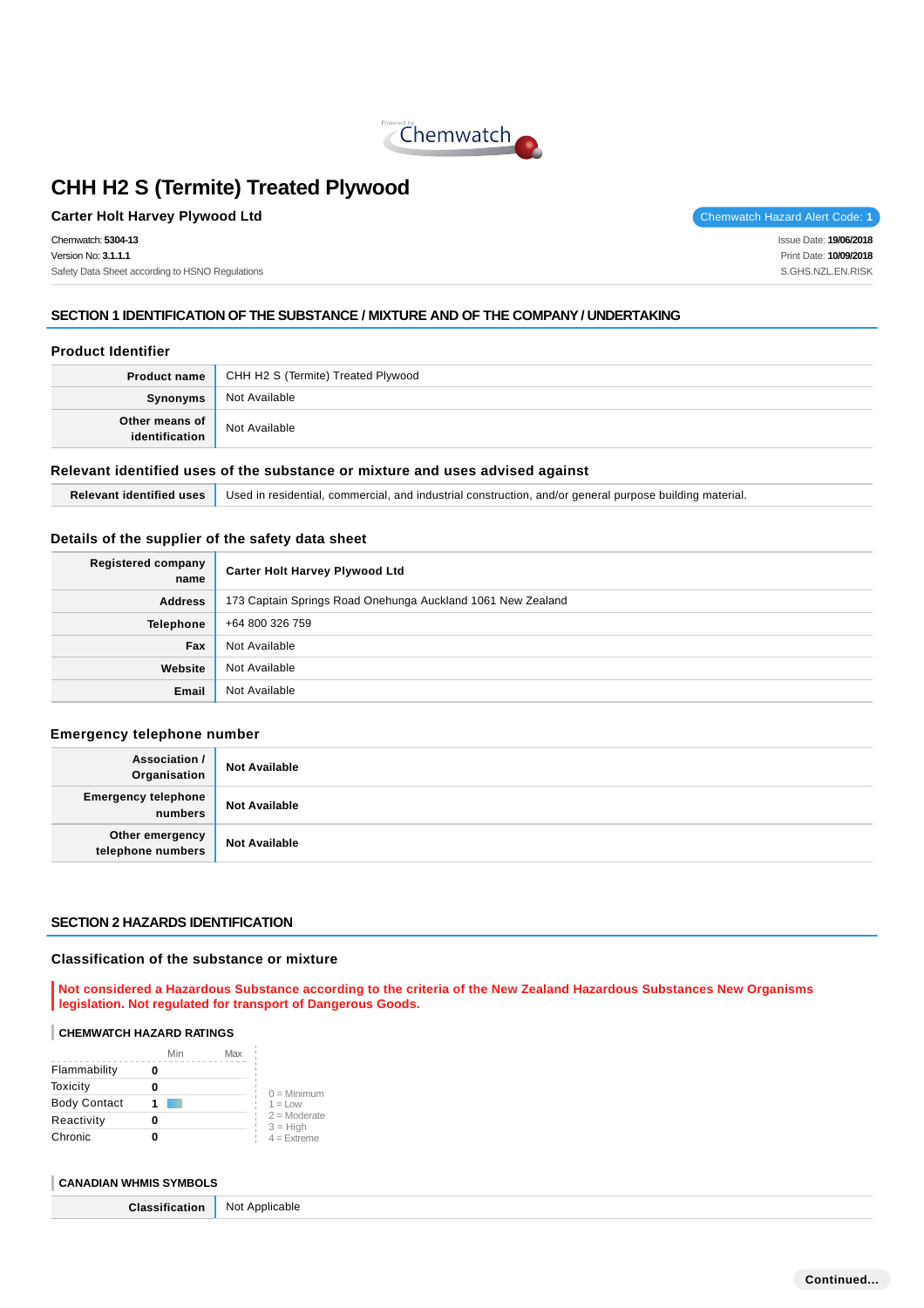| <b>Determined by</b><br>Chemwatch using<br>GHS/HSNO criteria | Not Available<br>*LIMITED EVIDENCE |
|--------------------------------------------------------------|------------------------------------|
| Label elements                                               |                                    |
| Hazard pictogram(s)                                          | Not Applicable                     |
|                                                              |                                    |
| <b>SIGNAL WORD</b>                                           | <b>NOT APPLICABLE</b>              |

#### **Hazard statement(s)**

Not Applicable

\*LIMITED EVIDENCE

### **Supplementary statement(s)**

Not Applicable

### **Precautionary statement(s) Prevention**

Not Applicable

## **Precautionary statement(s) Response**

Not Applicable

## **Precautionary statement(s) Storage**

Not Applicable

### **Precautionary statement(s) Disposal**

Not Applicable

#### **SECTION 3 COMPOSITION / INFORMATION ON INGREDIENTS**

#### **Substances**

See section below for composition of Mixtures

## **Mixtures**

| <b>CAS No</b> | %[weight] | <b>Name</b>                              |
|---------------|-----------|------------------------------------------|
|               |           | wood veneer                              |
| 40798-65-0    | < 10      | phenol/ formaldehyde polymer sodium salt |
|               |           | insecticide, as                          |
| 82657-04-3    | < 0.015   | bifenthrin                               |
|               |           | In use, may generate wood dust softwood  |
|               |           | THIS REPORT IS FOR TREATED PRODUCT ONLY  |

## **SECTION 4 FIRST AID MEASURES**

## **Description of first aid measures**

| <b>Eye Contact</b>  | ► Hazard relates to dust released by sawing, cutting, sanding, trimming or other finishing operations.<br>If this product comes in contact with eyes:<br>▶ Wash out immediately with water.<br>If irritation continues, seek medical attention.<br>► Removal of contact lenses after an eye injury should only be undertaken by skilled personnel. |
|---------------------|----------------------------------------------------------------------------------------------------------------------------------------------------------------------------------------------------------------------------------------------------------------------------------------------------------------------------------------------------|
| <b>Skin Contact</b> | Brush off dust.<br>In the event of abrasion or irritation of the skin seek medical attention.                                                                                                                                                                                                                                                      |
| Inhalation          | If dust is inhaled, remove from contaminated area.<br>Encourage patient to blow nose to ensure clear passage of breathing.<br>If irritation or discomfort persists seek medical attention.                                                                                                                                                         |
| Ingestion           | ► Hazard relates to dust released by sawing, cutting, sanding, trimming or other finishing operations.<br>Immediately give a glass of water.<br>First aid is not generally required. If in doubt, contact a Poisons Information Centre or a doctor.                                                                                                |

## **Indication of any immediate medical attention and special treatment needed**

Treat symptomatically.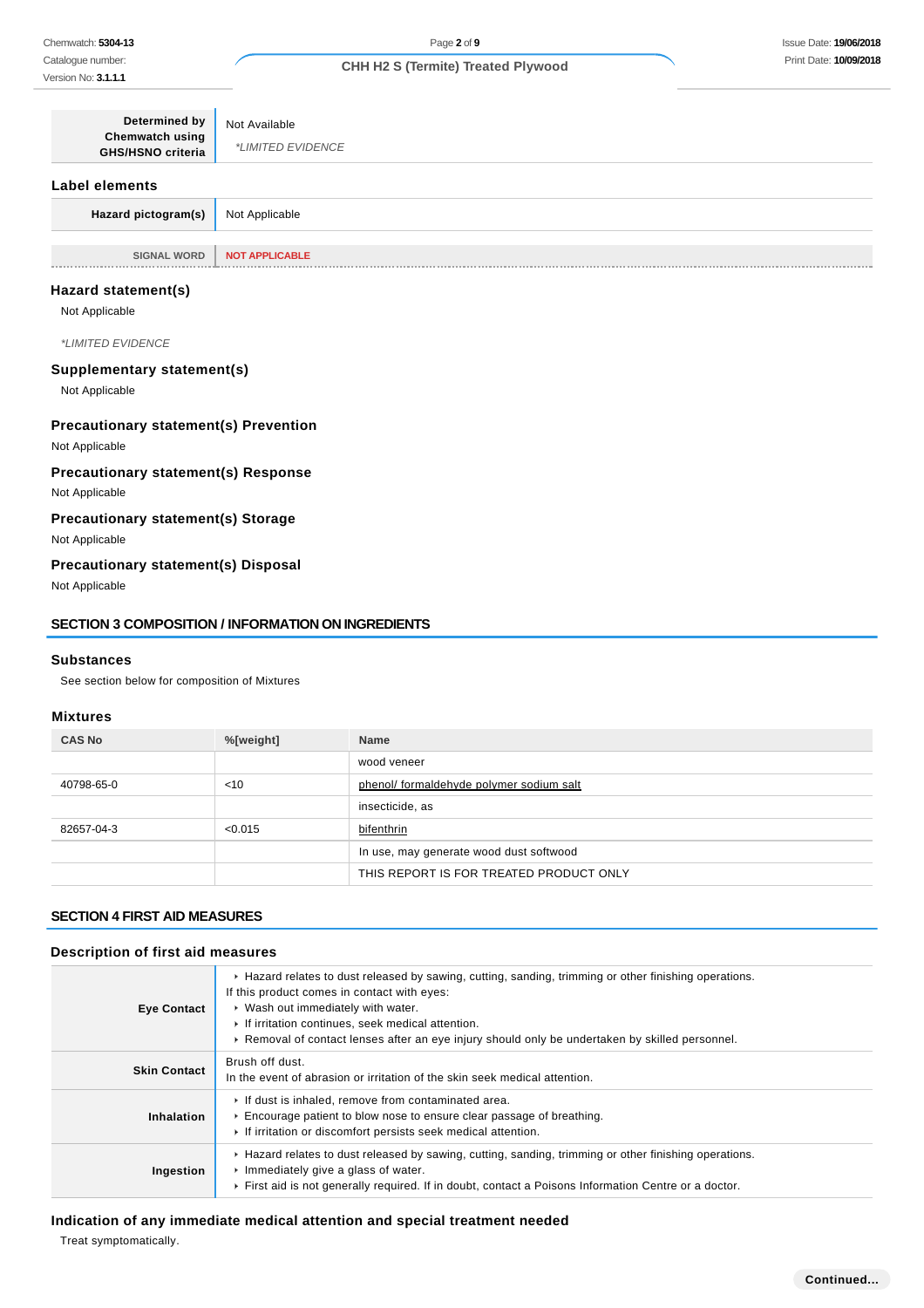#### **SECTION 5 FIREFIGHTING MEASURES**

#### **Extinguishing media**

- Water spray or fog.
- Foam.
- Dry chemical powder.
- BCF (where regulations permit).
- Carbon dioxide.

### **Special hazards arising from the substrate or mixture**

| <b>Fire Incompatibility</b>    | Avoid exposure to excessive heat and fire.                                                                                                                                                                                                                                                                                                                                                                                                         |  |  |
|--------------------------------|----------------------------------------------------------------------------------------------------------------------------------------------------------------------------------------------------------------------------------------------------------------------------------------------------------------------------------------------------------------------------------------------------------------------------------------------------|--|--|
| <b>Advice for firefighters</b> |                                                                                                                                                                                                                                                                                                                                                                                                                                                    |  |  |
| <b>Fire Fighting</b>           | Alert Fire Brigade and tell them location and nature of hazard.<br>Use water delivered as a fine spray to control the fire and cool adjacent area.<br>Wear breathing apparatus plus protective gloves. Equipment should be thoroughly decontaminated after use.                                                                                                                                                                                    |  |  |
| <b>Fire/Explosion Hazard</b>   | Combustible. Will burn if ignited.<br>- Wood products do not normally constitute an explosion hazard.  - Mechanical or abrasive activities which produce wood<br>dust, as a by-product, may present a severe explosion hazard if a dust cloud contacts an ignition source.  - Hot humid<br>conditions may result in spontaneous combustion of accumulated wood dust.  - Partially burned or scorched wood dust can<br>explode if dispersed in air. |  |  |

## **SECTION 6 ACCIDENTAL RELEASE MEASURES**

## **Personal precautions, protective equipment and emergency procedures**

See section 8

#### **Environmental precautions**

See section 12

#### **Methods and material for containment and cleaning up**

|                     | Minor Spills   Pick up. Refer to major spills.                             |
|---------------------|----------------------------------------------------------------------------|
| <b>Maior Spills</b> | Pick up. Secure load if safe to do so. Bundle/collect recoverable product. |
|                     |                                                                            |

Personal Protective Equipment advice is contained in Section 8 of the SDS.

## **SECTION 7 HANDLING AND STORAGE**

#### **Precautions for safe handling**

| Safe handling | Use gloves when handling product to avoid splinters. |
|---------------|------------------------------------------------------|
|               | . drv                                                |

## **Conditions for safe storage, including any incompatibilities**

| Suitable container             | Generally not applicable. |
|--------------------------------|---------------------------|
| <b>Storage incompatibility</b> | Keep dry                  |
|                                |                           |



- **X** Must not be stored together
- **0** May be stored together with specific preventions
- $-$  May be stored together

## **SECTION 8 EXPOSURE CONTROLS / PERSONAL PROTECTION**

## **Control parameters**

**OCCUPATIONAL EXPOSURE LIMITS (OEL)**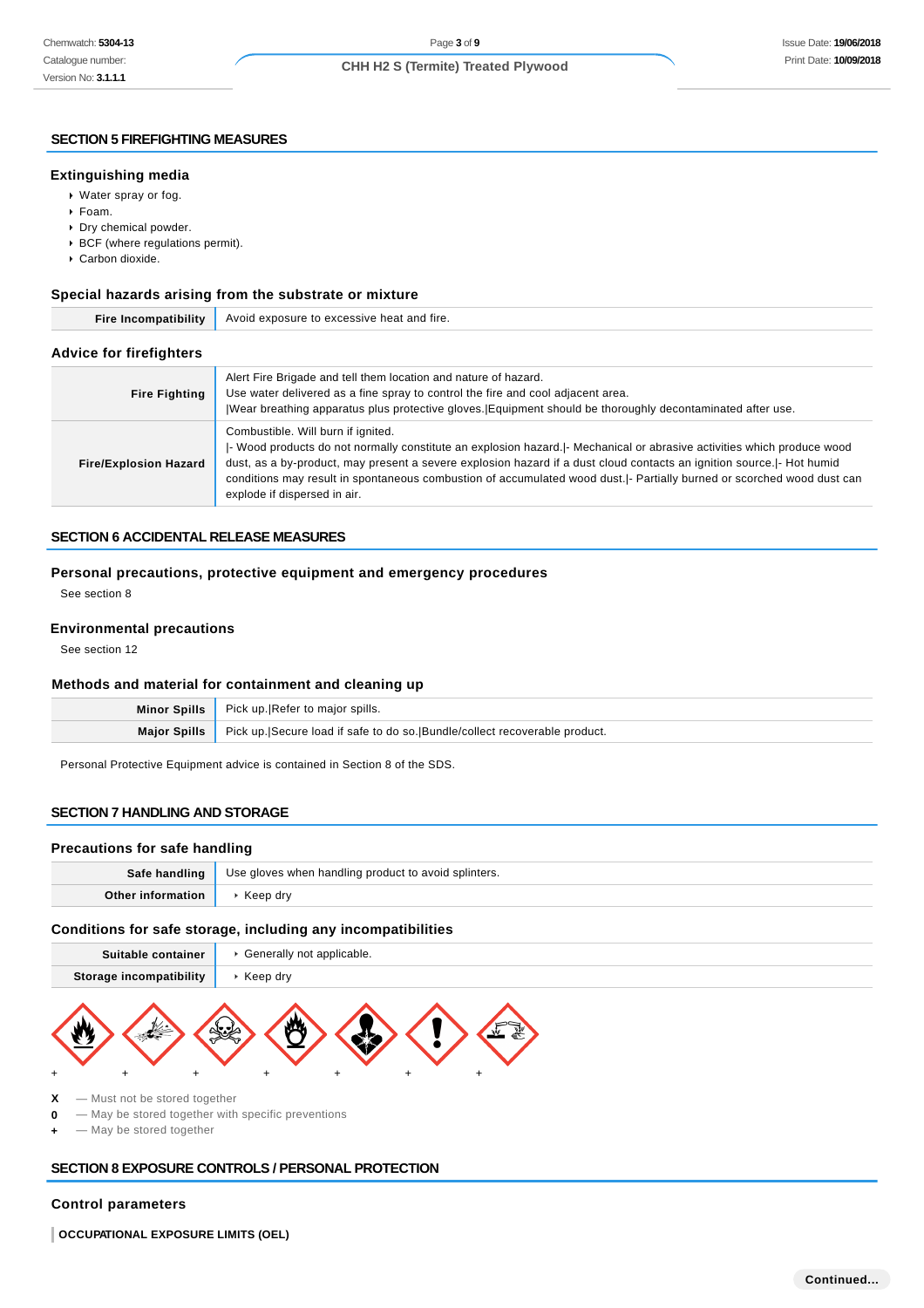Catalogue number: Version No: **3.1.1.1**

## **CHH H2 S (Termite) Treated Plywood**

### **INGREDIENT DATA**

Not Available

## **EMERGENCY LIMITS**

| Ingredient                                   | <b>Material name</b> | TEEL-1        | TEEL-2              | TEEL-3        |
|----------------------------------------------|----------------------|---------------|---------------------|---------------|
| CHH H2 S (Termite)<br><b>Treated Plywood</b> | Not Available        | Not Available | Not Available       | Not Available |
|                                              |                      |               |                     |               |
| Ingredient                                   | <b>Original IDLH</b> |               | <b>Revised IDLH</b> |               |
| phenol/ formaldehyde<br>polymer sodium salt  | Not Available        |               | Not Available       |               |
| bifenthrin                                   | Not Available        |               | Not Available       |               |

## **Exposure controls**

|                            | ▶ Hazard relates to dust released by sawing, cutting, sanding, trimming or other finishing operations.<br>Engineering controls are used to remove a hazard or place a barrier between the worker and the hazard. Well-designed<br>engineering controls can be highly effective in protecting workers and will typically be independent of worker interactions<br>to provide this high level of protection.<br>The basic types of engineering controls are:<br>Process controls which involve changing the way a job activity or process is done to reduce the risk.<br>Enclosure and/or isolation of emission source which keeps a selected hazard "physically" away from the worker and<br>ventilation that strategically "adds" and "removes" air in the work environment. Ventilation can remove or dilute an air<br>contaminant if designed properly. The design of a ventilation system must match the particular process and chemical or<br>contaminant in use.<br>Employers may need to use multiple types of controls to prevent employee overexposure.<br>General exhaust is adequate under normal operating conditions. If risk of overexposure exists, wear SAA approved<br>respirator. Correct fit is essential to obtain adequate protection. Provide adequate ventilation in warehouse or closed<br>storage areas. Air contaminants generated in the workplace possess varying "escape" velocities which, in turn, determine<br>the "capture velocities" of fresh circulating air required to effectively remove the contaminant. |                                    |            |  |  |
|----------------------------|-------------------------------------------------------------------------------------------------------------------------------------------------------------------------------------------------------------------------------------------------------------------------------------------------------------------------------------------------------------------------------------------------------------------------------------------------------------------------------------------------------------------------------------------------------------------------------------------------------------------------------------------------------------------------------------------------------------------------------------------------------------------------------------------------------------------------------------------------------------------------------------------------------------------------------------------------------------------------------------------------------------------------------------------------------------------------------------------------------------------------------------------------------------------------------------------------------------------------------------------------------------------------------------------------------------------------------------------------------------------------------------------------------------------------------------------------------------------------------------------------------------------------------------------------|------------------------------------|------------|--|--|
|                            | Type of Contaminant:                                                                                                                                                                                                                                                                                                                                                                                                                                                                                                                                                                                                                                                                                                                                                                                                                                                                                                                                                                                                                                                                                                                                                                                                                                                                                                                                                                                                                                                                                                                            |                                    | Air Speed: |  |  |
|                            | solvent, vapours, degreasing etc., evaporating from tank (in still air)                                                                                                                                                                                                                                                                                                                                                                                                                                                                                                                                                                                                                                                                                                                                                                                                                                                                                                                                                                                                                                                                                                                                                                                                                                                                                                                                                                                                                                                                         | $0.25 - 0.5$ m/s<br>(50-100 f/min) |            |  |  |
| Appropriate engineering    | aerosols, fumes from pouring operations, intermittent container filling, low speed conveyer<br>transfers, welding, spray drift, plating acid fumes, pickling (released at low velocity into zone of<br>active generation)                                                                                                                                                                                                                                                                                                                                                                                                                                                                                                                                                                                                                                                                                                                                                                                                                                                                                                                                                                                                                                                                                                                                                                                                                                                                                                                       | $0.5 - 1$ m/s<br>(100-200 f/min.)  |            |  |  |
| controls                   | direct spray, spray painting in shallow booths, drum filling, conveyer loading, crusher dusts, gas<br>discharge (active generation into zone of rapid air motion)                                                                                                                                                                                                                                                                                                                                                                                                                                                                                                                                                                                                                                                                                                                                                                                                                                                                                                                                                                                                                                                                                                                                                                                                                                                                                                                                                                               | $1 - 2.5$ m/s<br>(200-500 f/min)   |            |  |  |
|                            | grinding, abrasive blasting, tumbling, high speed wheel generated dusts (released at high initial<br>$2.5 - 10$ m/s<br>velocity into zone of very high rapid air motion).<br>(500-2000 f/min.)                                                                                                                                                                                                                                                                                                                                                                                                                                                                                                                                                                                                                                                                                                                                                                                                                                                                                                                                                                                                                                                                                                                                                                                                                                                                                                                                                  |                                    |            |  |  |
|                            | Within each range the appropriate value depends on:                                                                                                                                                                                                                                                                                                                                                                                                                                                                                                                                                                                                                                                                                                                                                                                                                                                                                                                                                                                                                                                                                                                                                                                                                                                                                                                                                                                                                                                                                             |                                    |            |  |  |
|                            | Lower end of the range                                                                                                                                                                                                                                                                                                                                                                                                                                                                                                                                                                                                                                                                                                                                                                                                                                                                                                                                                                                                                                                                                                                                                                                                                                                                                                                                                                                                                                                                                                                          | Upper end of the range             |            |  |  |
|                            | 1: Room air currents minimal or favourable to capture                                                                                                                                                                                                                                                                                                                                                                                                                                                                                                                                                                                                                                                                                                                                                                                                                                                                                                                                                                                                                                                                                                                                                                                                                                                                                                                                                                                                                                                                                           | 1: Disturbing room air currents    |            |  |  |
|                            | 2: Contaminants of low toxicity or of nuisance value only                                                                                                                                                                                                                                                                                                                                                                                                                                                                                                                                                                                                                                                                                                                                                                                                                                                                                                                                                                                                                                                                                                                                                                                                                                                                                                                                                                                                                                                                                       | 2: Contaminants of high toxicity   |            |  |  |
|                            | 3: Intermittent, low production.                                                                                                                                                                                                                                                                                                                                                                                                                                                                                                                                                                                                                                                                                                                                                                                                                                                                                                                                                                                                                                                                                                                                                                                                                                                                                                                                                                                                                                                                                                                | 3: High production, heavy use      |            |  |  |
|                            | 4: Large hood or large air mass in motion                                                                                                                                                                                                                                                                                                                                                                                                                                                                                                                                                                                                                                                                                                                                                                                                                                                                                                                                                                                                                                                                                                                                                                                                                                                                                                                                                                                                                                                                                                       | 4: Small hood - local control only |            |  |  |
|                            | Simple theory shows that air velocity falls rapidly with distance away from the opening of a simple extraction pipe.<br>Velocity generally decreases with the square of distance from the extraction point (in simple cases). Therefore the air<br>speed at the extraction point should be adjusted, accordingly, after reference to distance from the contaminating source.<br>The air velocity at the extraction fan, for example, should be a minimum of 1-2 m/s (200-400 f/min.) for extraction of<br>solvents generated in a tank 2 meters distant from the extraction point. Other mechanical considerations, producing<br>performance deficits within the extraction apparatus, make it essential that theoretical air velocities are multiplied by<br>factors of 10 or more when extraction systems are installed or used.                                                                                                                                                                                                                                                                                                                                                                                                                                                                                                                                                                                                                                                                                                              |                                    |            |  |  |
| <b>Personal protection</b> |                                                                                                                                                                                                                                                                                                                                                                                                                                                                                                                                                                                                                                                                                                                                                                                                                                                                                                                                                                                                                                                                                                                                                                                                                                                                                                                                                                                                                                                                                                                                                 |                                    |            |  |  |

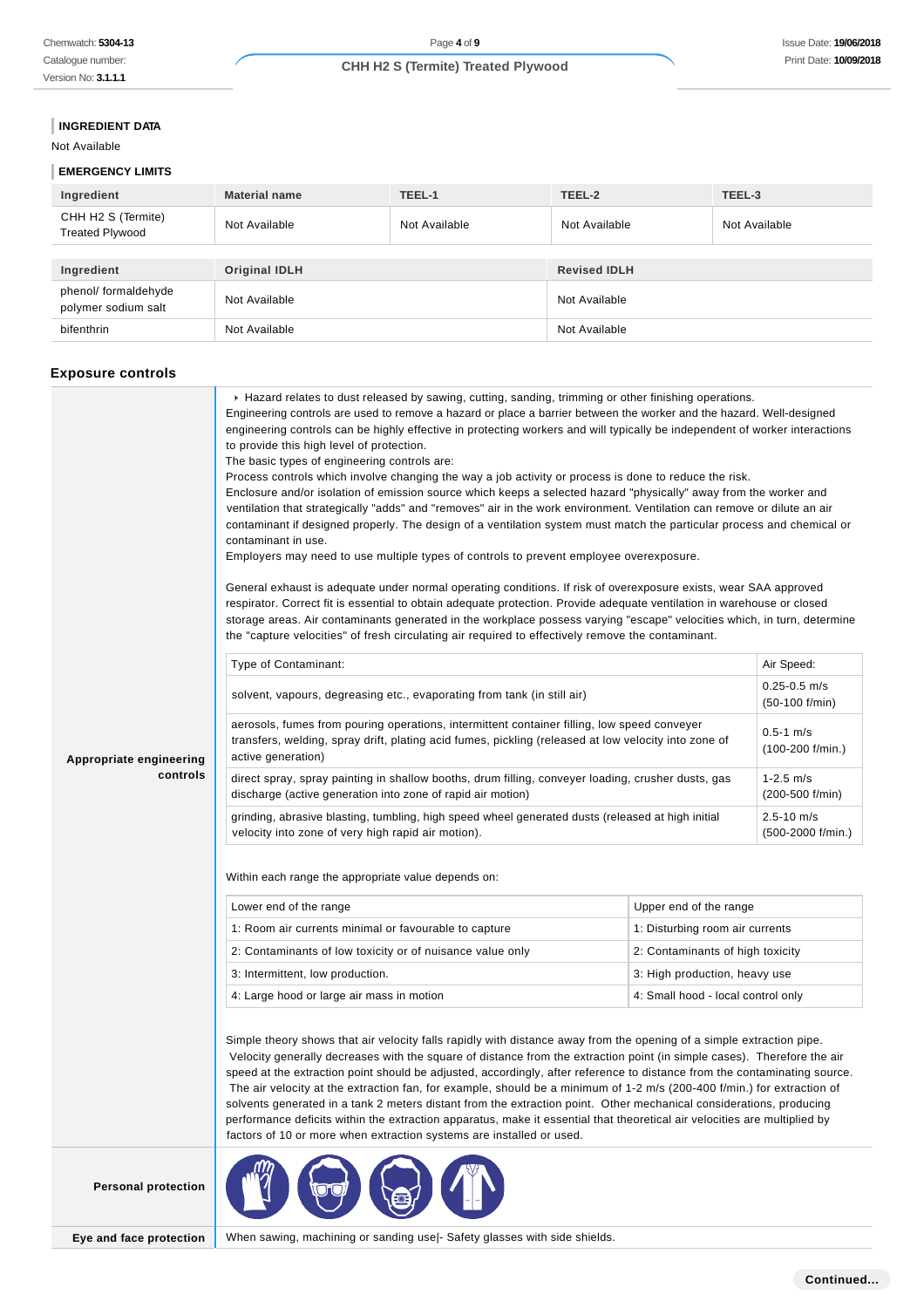| <b>Skin protection</b> | See Hand protection below                                                                                                              |
|------------------------|----------------------------------------------------------------------------------------------------------------------------------------|
| Hands/feet protection  | ▶ Protective gloves eg. Leather gloves or gloves with Leather facing<br>▶ Safety footwear                                              |
| <b>Body protection</b> | See Other protection below                                                                                                             |
| Other protection       | No special equipment needed when handling small quantities.<br><b>OTHERWISE:</b><br>• Overalls.<br>▶ Barrier cream.<br>▶ Eyewash unit. |

### **Respiratory protection**

- Avoid generating and breathing dust.
- Effective dust extraction and good ventilation is required when using cutting, shaping or sanding tools. Wear a disposable dust mask AS/NZS 1715:2009 class P1 or P2 when machining.

## **SECTION 9 PHYSICAL AND CHEMICAL PROPERTIES**

### **Information on basic physical and chemical properties**

|            | Pressed boards ranging in thickness from 30mm to 90mm. These boards are ripped into strips between 35 and 600mm          |
|------------|--------------------------------------------------------------------------------------------------------------------------|
| Appearance | wide to form lineal wood components. Bifenthrin treatment is applied during manufacture and the product is coated yellow |
|            | for easy identification. THIS CHEMWATCH REPORT IS FOR TREATED PRODUCT ONLY.                                              |

| <b>Physical state</b>                           | Manufactured   | Relative density (Water =<br>1)                   | $0.5 - 1.0$    |
|-------------------------------------------------|----------------|---------------------------------------------------|----------------|
| Odour                                           | Not Available  | <b>Partition coefficient</b><br>n-octanol / water | Not Available  |
| <b>Odour threshold</b>                          | Not Available  | <b>Auto-ignition temperature</b><br>$(^{\circ}C)$ | >200           |
| pH (as supplied)                                | Not Applicable | Decomposition<br>temperature                      | Not Available  |
| Melting point / freezing<br>point (°C)          | Not Applicable | Viscosity (cSt)                                   | Not Applicable |
| Initial boiling point and<br>boiling range (°C) | Not Applicable | Molecular weight (g/mol)                          | Not Applicable |
| Flash point (°C)                                | Not Applicable | <b>Taste</b>                                      | Not Available  |
| <b>Evaporation rate</b>                         | Not Applicable | <b>Explosive properties</b>                       | Not Available  |
| Flammability                                    | Not Applicable | <b>Oxidising properties</b>                       | Not Available  |
| <b>Upper Explosive Limit</b><br>$(\%)$          | Not Available  | <b>Surface Tension (dyn/cm</b><br>or mN/m)        | Not Applicable |
| <b>Lower Explosive Limit</b><br>$(\%)$          | Not Available  | <b>Volatile Component</b><br>$(\%$ vol)           | Not Applicable |
| Vapour pressure (kPa)                           | Not Applicable | Gas group                                         | Not Available  |
| Solubility in water (g/L)                       | Immiscible     | pH as a solution (1%)                             | Not Applicable |
| Vapour density $(Air = 1)$                      | Not Applicable | VOC g/L                                           | Not Available  |

## **SECTION 10 STABILITY AND REACTIVITY**

| Reactivity                                 | See section 7                                                             |
|--------------------------------------------|---------------------------------------------------------------------------|
| <b>Chemical stability</b>                  | Product is considered stable and hazardous polymerisation will not occur. |
| Possibility of hazardous<br>reactions      | See section 7                                                             |
| <b>Conditions to avoid</b>                 | See section 7                                                             |
| Incompatible materials                     | See section 7                                                             |
| <b>Hazardous</b><br>decomposition products | See section 5                                                             |

## **SECTION 11 TOXICOLOGICAL INFORMATION**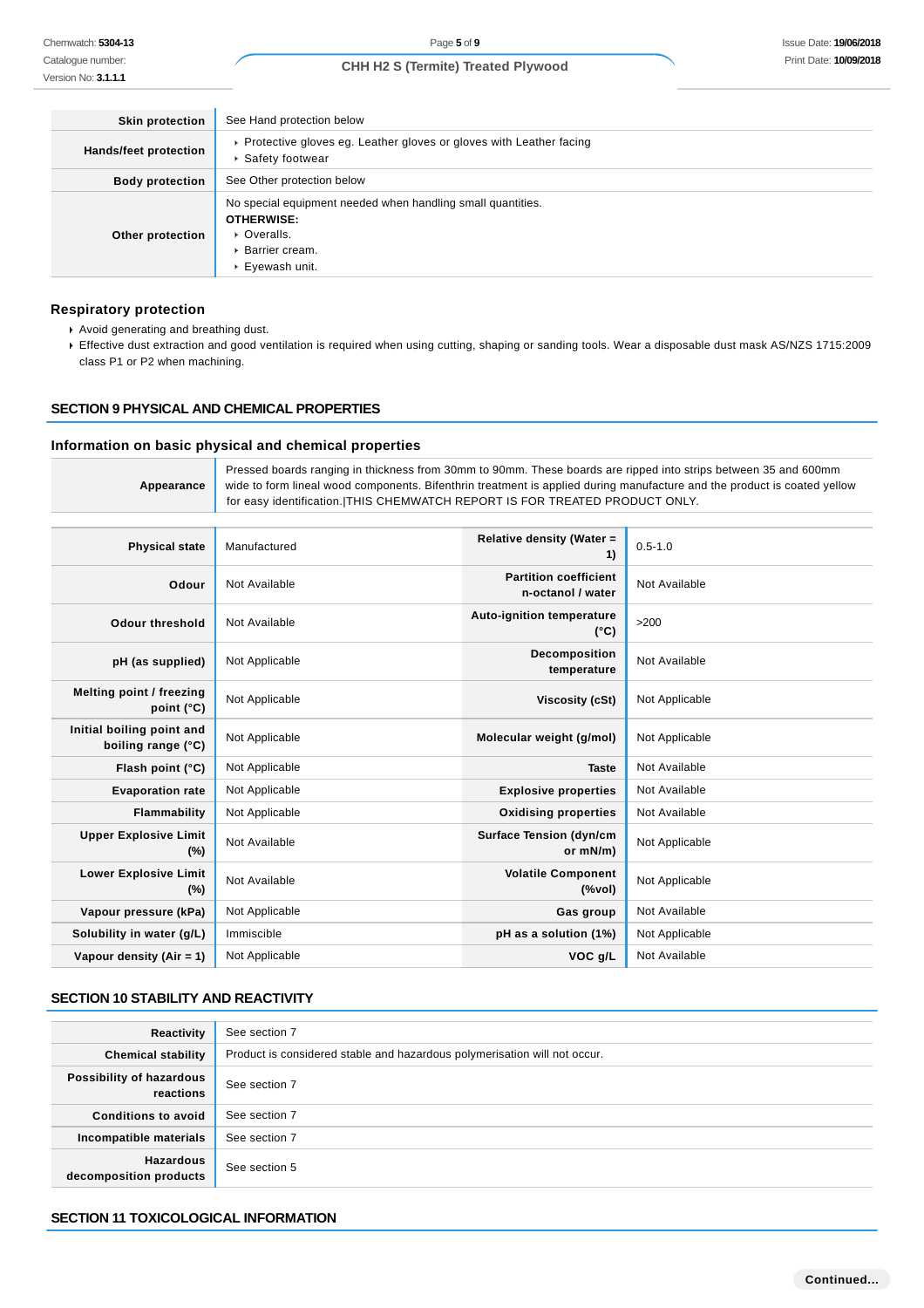## **Information on toxicological effects**

| <b>Inhaled</b>      | Not normally a hazard due to physical form of product.<br>Generated dust may be discomforting                                                                                                                                                                                                                                                                                                                                 |
|---------------------|-------------------------------------------------------------------------------------------------------------------------------------------------------------------------------------------------------------------------------------------------------------------------------------------------------------------------------------------------------------------------------------------------------------------------------|
| Ingestion           | Not normally a hazard due to physical form of product.<br>Considered an unlikely route of entry in commercial/industrial environments  Ingestion of sawdust may cause nausea,<br>abdominal pain, vomiting or diarrhoea.                                                                                                                                                                                                       |
| <b>Skin Contact</b> | The dust is discomforting and mildly abrasive to the skin and may cause drying of the skin, which may lead to contact<br>dermatitis.                                                                                                                                                                                                                                                                                          |
| Eye                 | The dust may produce eye discomfort causing smarting, pain and redness.                                                                                                                                                                                                                                                                                                                                                       |
| <b>Chronic</b>      | ► Hazard relates to dust released by sawing, cutting, sanding, trimming or other finishing operations.<br>Various woods are able to induce allergies, both of the immediate onset type in woodwork which causes a respiratory<br>syndrome, and of the delayed type which results in eczema from exposure to dusts and direct contact. Cross-reaction is<br>common.<br>Wood dust may cause skin and respiratory sensitisation. |

| CHH H2 S (Termite)<br><b>Treated Plywood</b> | <b>TOXICITY</b>                                                                                                                                                                                                                 | <b>IRRITATION</b>            |  |
|----------------------------------------------|---------------------------------------------------------------------------------------------------------------------------------------------------------------------------------------------------------------------------------|------------------------------|--|
|                                              | Not Available                                                                                                                                                                                                                   | Not Available                |  |
| phenol/ formaldehyde<br>polymer sodium salt  | <b>TOXICITY</b>                                                                                                                                                                                                                 | <b>IRRITATION</b>            |  |
|                                              | Not Available                                                                                                                                                                                                                   | Not Available                |  |
| bifenthrin                                   | <b>TOXICITY</b>                                                                                                                                                                                                                 | <b>IRRITATION</b>            |  |
|                                              | Dermal (rabbit) LD50: >2000 mg/kg <sup>[2]</sup>                                                                                                                                                                                | Eye (rabbit): non-irritant * |  |
|                                              | Oral (rat) LD50: 54.5 mg/kg <sup>[2]</sup><br>Skin (rabbit): non-irritant *                                                                                                                                                     |                              |  |
| Legend:                                      | 1. Value obtained from Europe ECHA Registered Substances - Acute toxicity 2.* Value obtained from manufacturer's SDS.<br>Unless otherwise specified data extracted from RTECS - Register of Toxic Effect of chemical Substances |                              |  |

| PHENOL/<br><b>FORMALDEHYDE</b><br><b>POLYMER SODIUM SALT</b> | No significant acute toxicological data identified in literature search.                                                                                                                                                                                                                                                                                                                                                                                                                                                                                                                                                                                                                                                                                                                                                                                                                                                                                                                                                                                       |
|--------------------------------------------------------------|----------------------------------------------------------------------------------------------------------------------------------------------------------------------------------------------------------------------------------------------------------------------------------------------------------------------------------------------------------------------------------------------------------------------------------------------------------------------------------------------------------------------------------------------------------------------------------------------------------------------------------------------------------------------------------------------------------------------------------------------------------------------------------------------------------------------------------------------------------------------------------------------------------------------------------------------------------------------------------------------------------------------------------------------------------------|
| <b>BIFENTHRIN</b>                                            | For bifenthrin: Bifenthrin is moderately toxic if swallowed. Large doses may cause inco-ordination, tremor, excessive<br>saliva production, vomiting, diarrhoea, and irritability to sound and touch. It is much less toxic by skin contact, and it does<br>not inflame or irritate human skin, although it can cause a temporary tingling sensation. Animal testing shows that it has<br>very little irritating effect on the eyes. Long-term effects are unknown. It does not seem to cause reproductive or<br>developmental toxicity except at levels harmful to the mother. It is uncertain whether bifenthrin causes mutations; it is<br>possible that it causes cancer in humans. Pyrethroids affect the nerves, over-stimulating nerve cells, causing tremors<br>and then paralysis. Bifenthrin is mostly excreted in the urine and faeces but a small portion does accumulate in body fat.<br>NOEL (dogs) 1.5 mg/day/1y * ADI 0.02 mg/kg * Non-teratogenic in rats (< 2 mg/kg/day) and rabbits (8 mg/kg/day)* No<br>skin sensitisation (guinea pigs) * |

| <b>Acute Toxicity</b>                   | $\circ$ | Carcinogenicity                    | $\circ$ |
|-----------------------------------------|---------|------------------------------------|---------|
| <b>Skin Irritation/Corrosion</b>        | $\circ$ | Reproductivity                     | $\circ$ |
| <b>Serious Eye</b><br>Damage/Irritation | $\circ$ | <b>STOT - Single Exposure</b>      | $\circ$ |
| Respiratory or Skin<br>sensitisation    | O       | <b>STOT - Repeated</b><br>Exposure | S       |
| <b>Mutagenicity</b>                     | O       | <b>Aspiration Hazard</b>           | $\circ$ |

Legend:  $\mathsf{X}$  - Data available but does not fill the criteria for classification  $\blacktriangleright$  – Data available to make classification

 $\bigcirc$  – Data Not Available to make classification

## **SECTION 12 ECOLOGICAL INFORMATION**

## **Toxicity**

| CHH H2 S (Termite)<br><b>Treated Plywood</b> | <b>ENDPOINT</b><br><b>TEST DURATION (HR)</b> | <b>SPECIES</b> | <b>VALUE</b>     | <b>SOURCE</b>    |
|----------------------------------------------|----------------------------------------------|----------------|------------------|------------------|
|                                              | Not<br>Not Available<br>Available            | Not Available  | Not<br>Available | Not<br>Available |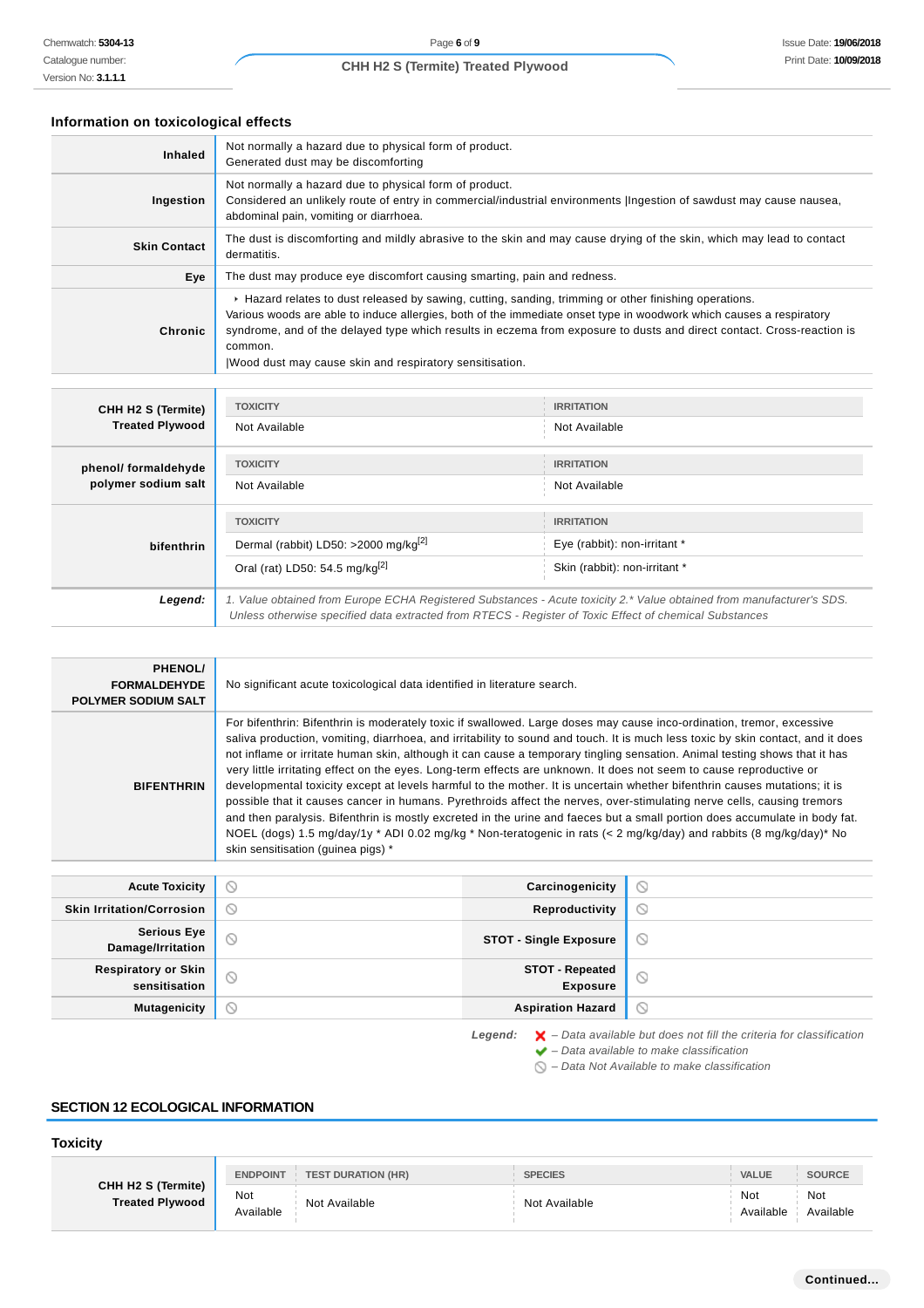| phenol/ formaldehyde<br>polymer sodium salt | <b>ENDPOINT</b><br>Not<br>Available                                                                                                                                                                                                                                                                                                                                                                | <b>TEST DURATION (HR)</b><br>Not Available   | <b>SPECIES</b><br>Not Available                         | <b>VALUE</b><br>Not<br>Available                                | <b>SOURCE</b><br>Not<br>Available         |
|---------------------------------------------|----------------------------------------------------------------------------------------------------------------------------------------------------------------------------------------------------------------------------------------------------------------------------------------------------------------------------------------------------------------------------------------------------|----------------------------------------------|---------------------------------------------------------|-----------------------------------------------------------------|-------------------------------------------|
| bifenthrin                                  | <b>ENDPOINT</b><br>LC50<br>EC50<br><b>NOEC</b>                                                                                                                                                                                                                                                                                                                                                     | <b>TEST DURATION (HR)</b><br>96<br>48<br>504 | <b>SPECIES</b><br><b>Fish</b><br>Crustacea<br>Crustacea | <b>VALUE</b><br>$0.00015$ mg/L<br>$0.0016$ mg/L<br>0.000004mg/L | <b>SOURCE</b><br>4<br>4<br>$\overline{4}$ |
| Legend:                                     | Extracted from 1. IUCLID Toxicity Data 2. Europe ECHA Registered Substances - Ecotoxicological Information - Aquatic<br>Toxicity 3. EPIWIN Suite V3.12 (QSAR) - Aquatic Toxicity Data (Estimated) 4. US EPA, Ecotox database - Aquatic Toxicity<br>Data 5. ECETOC Aquatic Hazard Assessment Data 6. NITE (Japan) - Bioconcentration Data 7. METI (Japan) -<br>Bioconcentration Data 8. Vendor Data |                                              |                                                         |                                                                 |                                           |

Although treated, the solid wood will decay on ground contact.

### **Persistence and degradability**

| Ingredient | Persistence: Water/Soil | <b>Persistence: Air</b> |
|------------|-------------------------|-------------------------|
| bifenthrin | <b>HIGH</b>             | <b>HIGH</b>             |

## **Bioaccumulative potential**

| Ingredient | <b>Bioaccumulation</b>   |
|------------|--------------------------|
| bifenthrin | LOW (LogKOW = $8.1524$ ) |

### **Mobility in soil**

| Ingredient | obility             |
|------------|---------------------|
| bifenthrin | LOW (KOC = 3228000) |

## **SECTION 13 DISPOSAL CONSIDERATIONS**

#### **Waste treatment methods**

| <b>Product / Packaging</b><br>disposal | Recycle wherever possible or consult manufacturer for recycling options.<br>Consult State Land Waste Management Authority for disposal.<br>▶ Bury residue in an authorised landfill. |
|----------------------------------------|--------------------------------------------------------------------------------------------------------------------------------------------------------------------------------------|
|----------------------------------------|--------------------------------------------------------------------------------------------------------------------------------------------------------------------------------------|

Ensure that the hazardous substance is disposed in accordance with the Hazardous Substances (Disposal) Notice 2017

#### **Disposal Requirements**

Not applicable as substance/ material is non hazardous.

## **SECTION 14 TRANSPORT INFORMATION**

## **Labels Required**

**Marine Pollutant** NO **HAZCHEM** Not Applicable

## **Land transport (UN): NOT REGULATED FOR TRANSPORT OF DANGEROUS GOODS**

## **Air transport (ICAO-IATA / DGR): NOT REGULATED FOR TRANSPORT OF DANGEROUS GOODS**

## **Sea transport (IMDG-Code / GGVSee): NOT REGULATED FOR TRANSPORT OF DANGEROUS GOODS**

**Transport in bulk according to Annex II of MARPOL and the IBC code**

Not Applicable

## **SECTION 15 REGULATORY INFORMATION**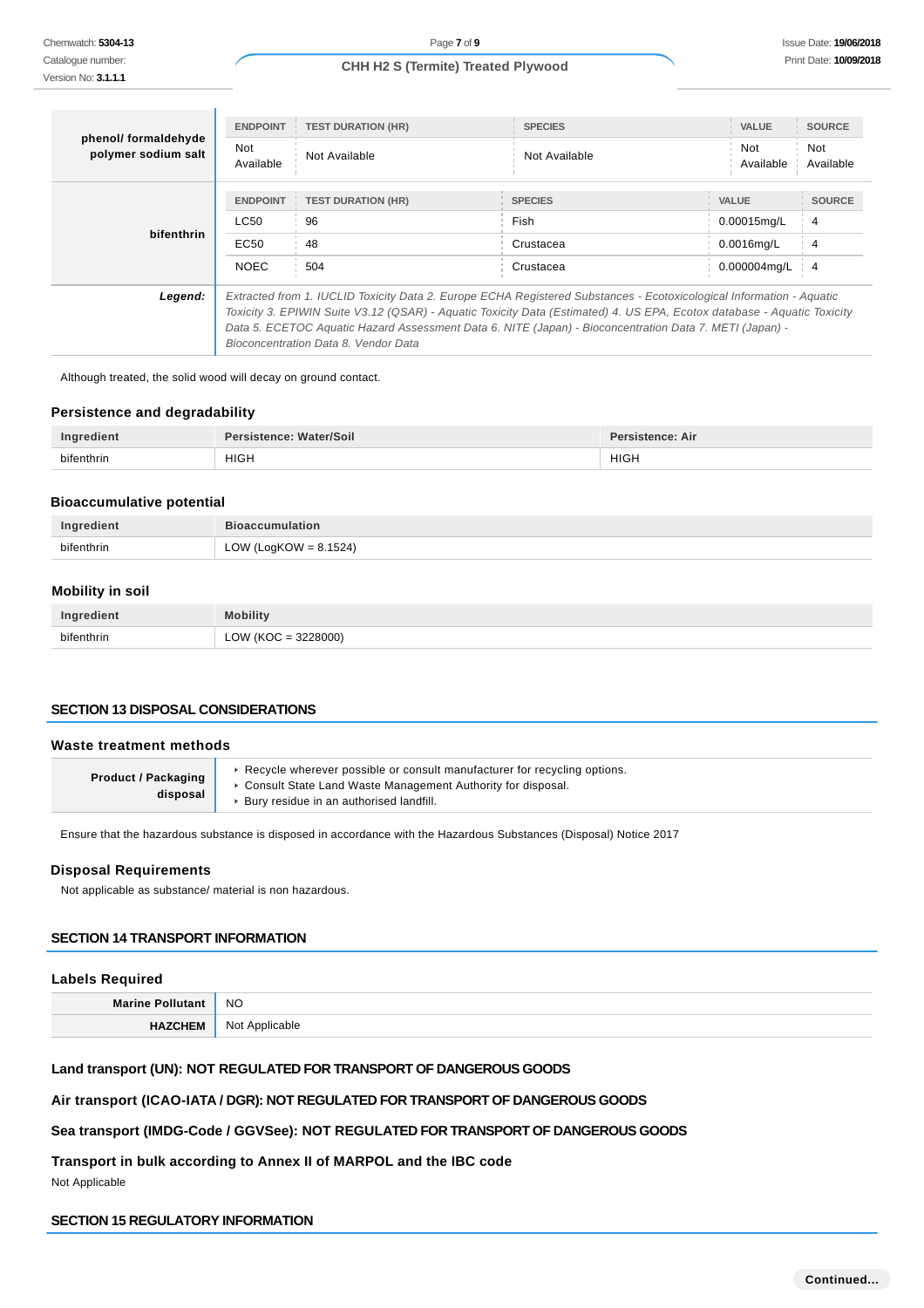### **Safety, health and environmental regulations / legislation specific for the substance or mixture**

This substance is to be managed using the conditions specified in an applicable Group Standard

| <b>HSR Number</b> | <b>Group Standard</b> |
|-------------------|-----------------------|
| Not Applicable    | Not Applicable        |

#### **PHENOL/ FORMALDEHYDE POLYMER SODIUM SALT(40798-65-0) IS FOUND ON THE FOLLOWING REGULATORY LISTS**

New Zealand Inventory of Chemicals (NZIoC)

#### **BIFENTHRIN(82657-04-3) IS FOUND ON THE FOLLOWING REGULATORY LISTS**

New Zealand Hazardous Substances and New Organisms (HSNO) Act - Classification of Chemicals New Zealand Inventory of Chemicals (NZIoC)

#### **Hazardous Substance Location**

Subject to the Health and Safety at Work (Hazardous Substances) Regulations 2017.

| <b>Hazard Class</b> | Quantity beyond which controls apply for<br>closed containers | Quantity beyond which controls apply when use occurring in<br>open containers |
|---------------------|---------------------------------------------------------------|-------------------------------------------------------------------------------|
| Not Applicable      | Not Applicable                                                | Not Applicable                                                                |

## **Certified Handler**

Subject to Part 4 of the Health and Safety at Work (Hazardous Substances) Regulations 2017.

| <b>Class of substance</b> | λuantities     |
|---------------------------|----------------|
| Not Applicable            | Not Applicable |

Refer Group Standards for further information

#### **Tracking Requirements**

Not Applicable

### **National Inventory Status**

| <b>National Inventory</b>               | <b>Status</b>                                                                                                                                                                                          |
|-----------------------------------------|--------------------------------------------------------------------------------------------------------------------------------------------------------------------------------------------------------|
| Australia - AICS                        | N (bifenthrin)                                                                                                                                                                                         |
| Canada - DSL                            | N (bifenthrin)                                                                                                                                                                                         |
| Canada - NDSL                           | N (bifenthrin; phenol/ formaldehyde polymer sodium salt)                                                                                                                                               |
| China - IECSC                           | Y                                                                                                                                                                                                      |
| Europe - EINEC / ELINCS /<br><b>NLP</b> | N (bifenthrin; phenol/ formaldehyde polymer sodium salt)                                                                                                                                               |
| Japan - ENCS                            | N (bifenthrin; phenol/ formaldehyde polymer sodium salt)                                                                                                                                               |
| Korea - KECI                            | Y                                                                                                                                                                                                      |
| New Zealand - NZIoC                     | Υ                                                                                                                                                                                                      |
| Philippines - PICCS                     | N (bifenthrin; phenol/ formaldehyde polymer sodium salt)                                                                                                                                               |
| USA - TSCA                              | N (bifenthrin)                                                                                                                                                                                         |
| Legend:                                 | $Y = All$ ingredients are on the inventory<br>$N = Not$ determined or one or more ingredients are not on the inventory and are not exempt from listing(see specific<br><i>ingredients in brackets)</i> |

## **SECTION 16 OTHER INFORMATION**

| . .<br>.<br>__ |
|----------------|

#### **Other information**

#### **Ingredients with multiple cas numbers**

| Name       | i Nc                     |
|------------|--------------------------|
| bifenthrin | 92880-79-0<br>82<br>-114 |

Classification of the preparation and its individual components has drawn on official and authoritative sources as well as independent review by the Chemwatch Classification committee using available literature references.